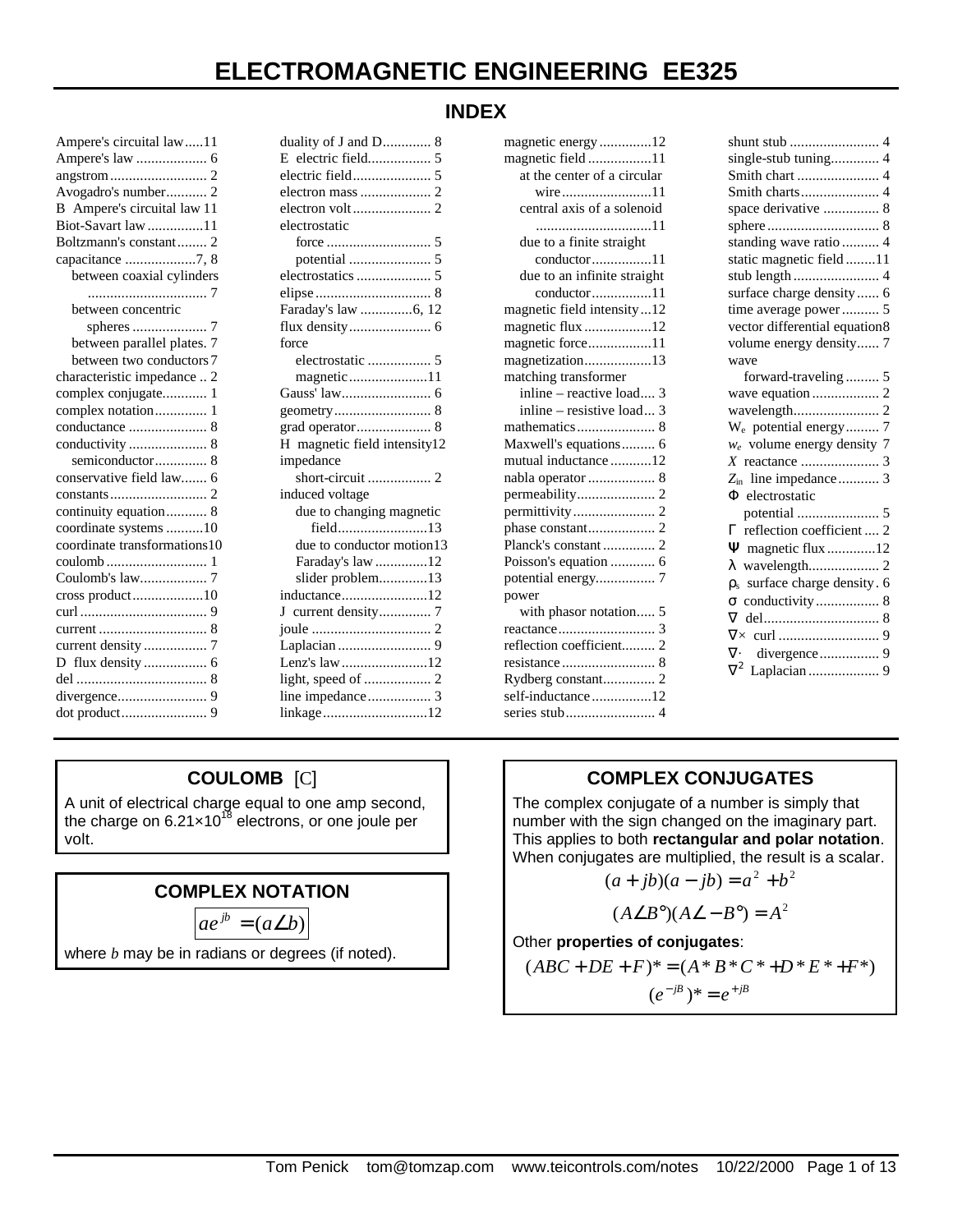# **TRANSMISSION LINES**

## **G***L* **REFLECTION COEFFICIENT** [V/V]

The **reflection coefficient** is a value from –1 to +1 which, when multiplied by the wave voltage, determines the amount of voltage reflected at one end of the transmission line.

$$
\Gamma_L = \rho e^{j\psi} = \frac{Z_L - Z_0}{Z_L + Z_0}
$$
 and  $Z_L = Z_0 \frac{1 + \Gamma_L}{1 - \Gamma_L}$ 

where: *Z<sup>L</sup>* is the **load impedance**

Γ*L* is the **load reflection coefficient**

ρ is the **reflection coefficient magnitude**

ψ is the **reflection coefficient phase**

*C*  $Z_{_0}$  =  $\sqrt{\frac{L}{C}}$  is the **characteristic impedance** 

#### **THE COMPLEX WAVE EQUATION**

The **complex wave equation** is applicable when the excitation is sinusoidal and the circuit is under steady state conditions.

$$
\frac{d^2V(z)}{dz^2} = -\beta^2 V(z)
$$

where  $\beta = \omega \sqrt{LC} = \frac{2\pi}{\omega}$  $\frac{100}{\lambda}$  is the **phase constant** 

The *complex wave equation* above is a second-order ordinary differential equation commonly found in the analysis of physical systems. The general solution is:

$$
V(z) = V^+ e^{-j\beta z} + V^- e^{+j\beta z}
$$

where  $e^{-j\beta z}$  and  $e^{+j\beta z}$  represent wave propagation in the  $+z$  and  $-z$  directions respectively.

The same equation applies to current:

$$
I(z) = I^+ e^{-j\beta z} + I^- e^{+j\beta z}
$$
  
and  

$$
I(z) = \frac{V^+ e^{-j\beta z} + V^- e^{+j\beta z}}{Z_0}
$$

where  $Z_0 = \sqrt{L/C}$  is the **characteristic impedance** of the line. These equations represent the voltage and current **phasors**.

#### **SHORT-CIRCUIT IMPEDANCE** [Ω]

 $Z_{sc} = jZ_0 \tan(\beta l)$ where:  $\boldsymbol{Z}_{_{\boldsymbol{0}}}$  is the **characteristic impedance** λ  $β = ω√LC = \frac{2π}{2π}$  is the **phase constant**  $l$  is the length of the line  $[m]$ 

#### **CONSTANTS**

| Avogadro's number                                                                                                    |                                         |
|----------------------------------------------------------------------------------------------------------------------|-----------------------------------------|
| [molecules/mole]                                                                                                     | $N_A = 6.02 \times 10^{23}$             |
| Boltzmann's constant                                                                                                 | $k = 1.38 \times 10^{-23}$ J/K          |
|                                                                                                                      | $= 8.62 \times 10^{-5}$ eV/K            |
| Elementary charge                                                                                                    | $q = 1.60 \times 10^{-19}$ C            |
| Electron mass                                                                                                        | $m_0 = 9.11 \times 10^{-31}$ kg         |
| Permittivity of free space                                                                                           | $\epsilon_0 = 8.85 \times 10^{-12}$ F/m |
| Permeability constant                                                                                                | $\mu_0 = 4\pi \times 10^{-7}$ H/m       |
| Planck's constant                                                                                                    | $h = 6.63 \times 10^{-34}$ J-s          |
|                                                                                                                      | $= 4.14 \times 10^{-15}$ cV-s           |
| Rydberg constant                                                                                                     | $R = 109,678$ cm <sup>-1</sup>          |
| kT @ room temperature                                                                                                | $kT = 0.0259$ eV                        |
| Speed of light                                                                                                       | $c = 2.998 \times 10^8$ m/s             |
| 1 Å (angstrom)                                                                                                       | $10^{-8}$ cm = $10^{-10}$ m             |
| $1 \mu m$ (micron)                                                                                                   | $10^{-4}$ cm                            |
| $1 \text{ nm} = 10 \text{\AA} = 10^{-7} \text{ cm}$                                                                  |                                         |
| 1 eV = $1.6 \times 10^{-19}$ J                                                                                       |                                         |
| $1 \text{ V} = 1 \text{ J/C}$ $1 \text{ N/C} = 1 \text{ V/m}$ $1 \text{ J} = 1 \text{ N} \cdot \text{m} = 1$<br>C. V |                                         |
|                                                                                                                      |                                         |

#### **l WAVELENGTH** [m]

 $v_p$  = velocity of propagation (2.998 $\times$ 10<sup>8</sup> m/s for a line in air)  $f =$  frequency [Hz]

*f v p*  $\lambda =$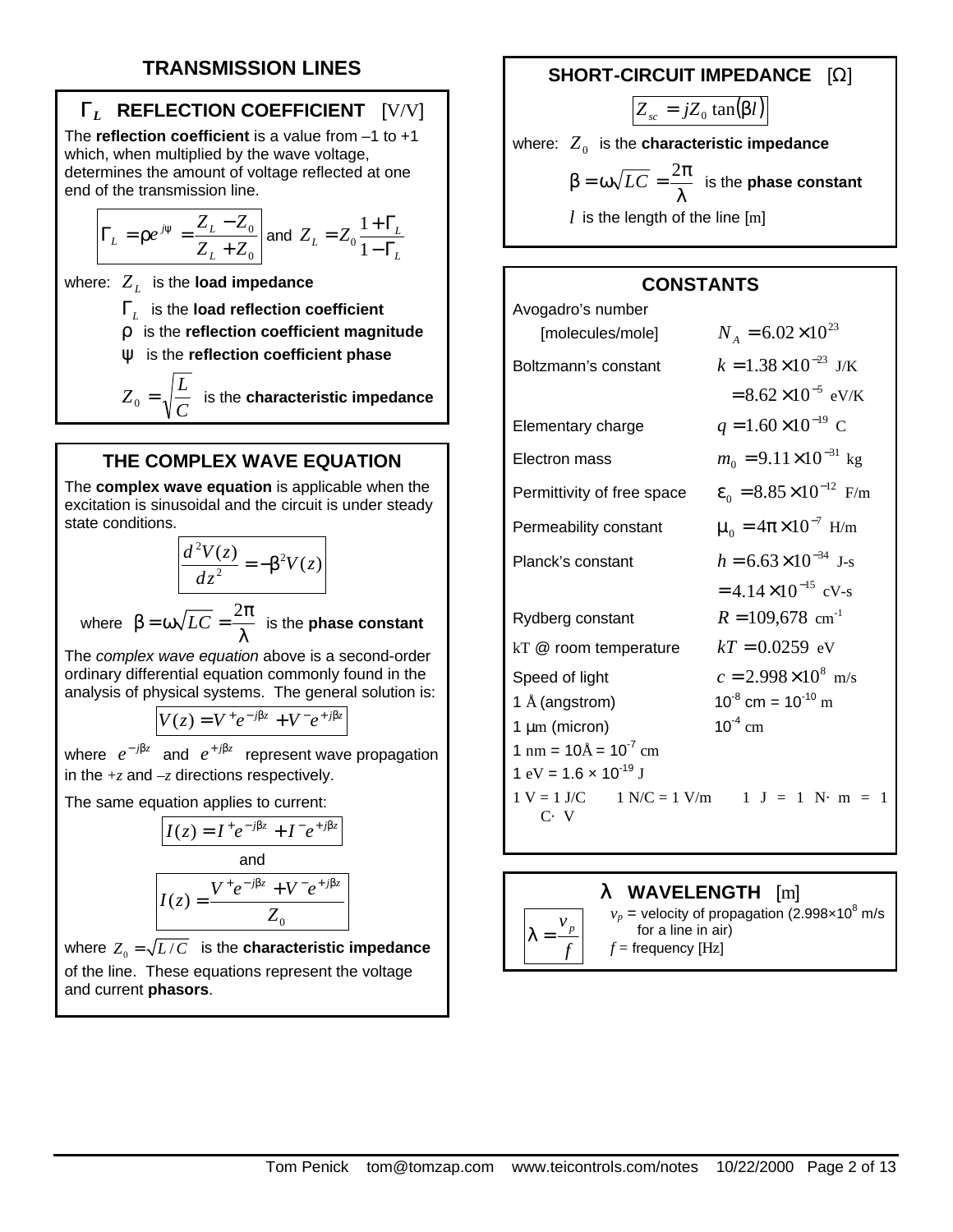#### **¼ -WAVELENGTH INLINE MATCHING TRANSFORMER – resistive load**

For use with a purely resistive load that does not match the line impedance. The load is matched to the line by inserting a 1/4-wavelength segment having a characteristic impedance *ZQ*.

$$
Z_0
$$
\n
$$
Z_0
$$
\n
$$
Z_1
$$
\n
$$
Z_2
$$
\n
$$
Z_3
$$
\n
$$
Z_4
$$
\n
$$
Z_5
$$
\n
$$
Z_6
$$
\n
$$
Z_7
$$
\n
$$
Z_8
$$
\n
$$
Z_9
$$
\n
$$
Z_9
$$
\n
$$
Z_9
$$
\n
$$
Z_9
$$
\n
$$
Z_9
$$
\n
$$
Z_1
$$
\n
$$
R_L
$$
\n
$$
Z_2
$$
\n
$$
Z_3
$$
\n
$$
Z_4
$$
\n
$$
Z_5
$$
\n
$$
Z_6
$$
\n
$$
Z_7
$$
\n
$$
Z_8
$$
\n
$$
Z_9
$$
\n
$$
Z_9
$$
\n
$$
Z_9
$$
\n
$$
Z_9
$$
\n
$$
Z_9
$$
\n
$$
Z_9
$$
\n
$$
Z_9
$$
\n
$$
Z_9
$$
\n
$$
Z_9
$$
\n
$$
Z_9
$$
\n
$$
Z_9
$$
\n
$$
Z_9
$$
\n
$$
Z_9
$$
\n
$$
Z_9
$$
\n
$$
Z_9
$$
\n
$$
Z_9
$$
\n
$$
Z_9
$$
\n
$$
Z_9
$$
\n
$$
Z_9
$$
\n
$$
Z_9
$$
\n
$$
Z_9
$$
\n
$$
Z_9
$$
\n
$$
Z_9
$$
\n
$$
Z_9
$$
\n
$$
Z_9
$$
\n
$$
Z_9
$$
\n
$$
Z_9
$$
\n
$$
Z_9
$$
\n
$$
Z_9
$$
\n
$$
Z_9
$$
\n
$$
Z_9
$$
\n
$$
Z_9
$$
\n
$$
Z_9
$$
\n
$$
Z_9
$$
\n
$$
Z_9
$$
\

#### **¼ -WAVELENGTH INLINE MATCHING TRANSFORMER – reactive load**

For use with a reactive load. The load is matched to the line by inserting a 1/4-wavelength segment having a characteristic impedance  $Z_0$  at a distance  $l$  from the load.  $l$ is the length of transmission line required to produce the first voltage maximum—closest to the load. If the load is inductive, the first voltage maximum will be closer than the first voltage minimum, i.e. within ½ wavelength.



First find the reflection coefficient in order to determine the value of ψ. Then find the length *l* of the line that will convert the load to a pure resistance, i.e. produces the first voltage maximum. Find this resistance (*Zin*) using the line impedance formula. Then determine the impedance  $Z<sub>Q</sub>$  of the 1/4-wavelength segment that will match the load to the line.

Γ*L* is the load reflection

$$
\Gamma_L = \rho e^{j\psi} = \frac{Z_L - Z_0}{Z_L + Z_0}
$$
\n
$$
\text{i.e. } \Gamma_L = \rho \angle \psi \text{ (radians)}
$$
\n
$$
l = \frac{\psi}{2\beta} = \frac{\psi \lambda}{4\pi}
$$
\n
$$
Z_{in} = Z_0 \frac{Z_L + jZ_0 \tan \beta l}{Z_0 + jZ_L \tan \beta l}
$$
\n
$$
I = \frac{\psi}{2\beta} = \frac{\psi \lambda}{4\pi}
$$
\n
$$
Z_{in} = \frac{\lambda}{\beta} = 2\pi/\lambda
$$
\n
$$
Z_{in} = \frac{\lambda}{\beta} = \frac{\lambda}{\beta} = \frac{\lambda}{\beta} = \frac{\lambda}{\beta} = \frac{\lambda}{\beta} = \frac{\lambda}{\beta} = \frac{\lambda}{\beta} = \frac{\lambda}{\beta} = \frac{\lambda}{\beta} = \frac{\lambda}{\beta} = \frac{\lambda}{\beta} = \frac{\lambda}{\beta} = \frac{\lambda}{\beta} = \frac{\lambda}{\beta} = \frac{\lambda}{\beta} = \frac{\lambda}{\beta} = \frac{\lambda}{\beta} = \frac{\lambda}{\beta} = \frac{\lambda}{\beta} = \frac{\lambda}{\beta} = \frac{\lambda}{\beta} = \frac{\lambda}{\beta} = \frac{\lambda}{\beta} = \frac{\lambda}{\beta} = \frac{\lambda}{\beta} = \frac{\lambda}{\beta} = \frac{\lambda}{\beta} = \frac{\lambda}{\beta} = \frac{\lambda}{\beta} = \frac{\lambda}{\beta} = \frac{\lambda}{\beta} = \frac{\lambda}{\beta} = \frac{\lambda}{\beta} = \frac{\lambda}{\beta} = \frac{\lambda}{\beta} = \frac{\lambda}{\beta} = \frac{\lambda}{\beta} = \frac{\lambda}{\beta} = \frac{\lambda}{\beta} = \frac{\lambda}{\beta} = \frac{\lambda}{\beta} = \frac{\lambda}{\beta} = \frac{\lambda}{\beta} = \frac{\lambda}{\beta} = \frac{\lambda}{\beta} = \frac{\lambda}{\beta} = \frac{\lambda}{\beta} = \frac{\lambda}{\beta} = \frac{\lambda}{\beta} = \frac{\lambda}{\beta} = \frac{\lambda}{\beta} = \frac{\lambda}{\beta} = \frac{\lambda}{\beta} = \frac{\lambda}{\beta} = \frac{\lambda}{\beta} = \frac{\lambda}{\beta} = \frac{\lambda}{\beta} = \frac{\lambda}{\beta} = \frac{\lambda}{\beta} = \frac{\lambda}{\beta} = \frac{\lambda}{
$$

*X* **REACTANCE** [Ω] *C j X C* ω − =  $X<sub>L</sub> = jωL$  $X_C$  = reactance  $[\Omega]$  $X_L$  = reactance  $[\Omega]$  $j = \sqrt{-1}$  $\omega$  = frequency [radians]  $C =$  capacitance  $[F]$  $L =$  inductance [H]

## *Z***in LINE IMPEDANCE** [Ω]

$$
Z_{in} = Z_0 \frac{Z_L + jZ_0 \tan \beta l}{Z_0 + jZ_L \tan \beta l}
$$

 $l =$  distance from load  $[m]$  $j = \sqrt{-1}$  $β = phase constant$  $Z_0$  = characteristic impedance  $[Ω]$  $Z_L$  = load impedance  $[\Omega]$ 

The **line impedance** of a ¼ -wavelength line is the inverse of the load impedance.

Impedance is a real value when its magnitude is maximum or minimum.

$$
Z_{\text{max}} = Z_0 S = Z_0 \frac{1+\rho}{1-\rho}
$$

$$
Z_{\text{min}} = \frac{Z_0}{S} = Z_0 \frac{1-\rho}{1+\rho}
$$

 $Z_0$  = characteristic impedance  $[Ω]$  $S =$  standing wave ratio  $\rho$  = magnitude of the reflection coefficient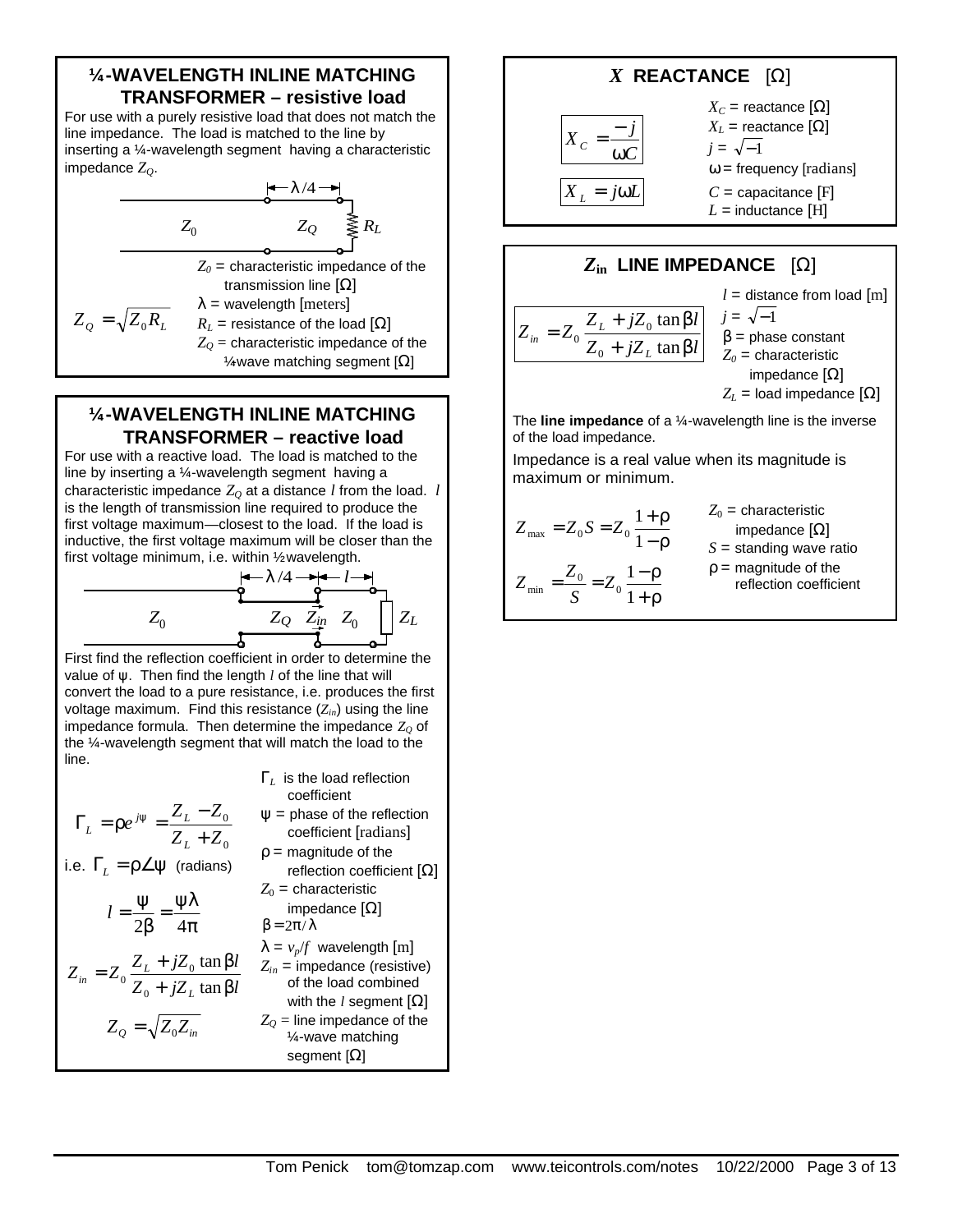# **SMITH CHARTS**

First **normalize the load** impedance by dividing by the characteristic impedance, and find this point on the chart. An **inductive load** will be located on the top half of the chart, a **capacitive load** on the bottom half.

Draw a **straight line** from the center of the chart through the normalized load impedance point to the edge of the chart.

Anchor a compass at the center of the chart and **draw an arc** through the normalized load impedance point. Points along this arc represent the normalized impedance at various points along the transmission line. **Clockwise movement** along the arc represents movement from the load toward the source with one full revolution representing **1/2 wavelength** as marked on the outer circle. The two points where the arc intersects the horizontal axis are the **voltage maxima** (right) and the **voltage minima** (left).

Points opposite the impedance (180° around the arc) are **admittance**. The reason admittance is useful is because admittances in parallel are simply added.

| $\Gamma(z) = \Gamma_i e^{j2\beta z}$<br>$e^{j2\beta z} = 1\angle 2\beta z$                                                           | $z =$ distance from load<br>[m]<br>$j = \sqrt{-1}$                                                                                                            |
|--------------------------------------------------------------------------------------------------------------------------------------|---------------------------------------------------------------------------------------------------------------------------------------------------------------|
| $\Gamma(z) = \frac{\mathbf{Z}(z) - 1}{\mathbf{Z}(z) + 1}$<br>$=\frac{\Gamma_L-1}{\Gamma_L+1}$<br>$\mathbf{Z}_{\scriptscriptstyle L}$ | $p =$ magnitude of the<br>reflection coefficient<br>$\beta$ = phase constant<br>$\Gamma$ = reflection coefficient<br>$Z =$ normalized<br>impedance $[\Omega]$ |
|                                                                                                                                      |                                                                                                                                                               |

#### **SINGLE-STUB TUNING**

**The basic idea is to connect a line stub in parallel (shunt) or series a distance** *d* **from the load so that the imaginary part of the load impedance will be canceled.**



**Series-stub:** Select *d* so that the admittance *Z* looking toward the load from a distance *d* is of the form  $Z_0 + iX$ . Then the stub susceptance is chosen as -*jX*, resulting in a matched condition.



**FINDING A STUB LENGTH**

**Example: Find the lengths of open and shorted shunt stubs to match an admittance of 1-j0.5. The admittance of an open shunt (zero length) is** *Y***=0; this point is located at the left end of the Smith Chart** *x***-axis. We proceed clockwise around the Smith chart, i.e. away from the end of the stub, to the +j0.5 arc (the value needed to match –j0.5). The difference in the starting point and the end point on the wavelength scale is the length of the stub in wavelengths. The length of a shorted-type stub is found in the same manner but with the starting point at** *Y***=¥.**



**In this example, all values were in units of admittance. If we were interested in finding a stub length for a series stub problem, the units would be in impedance. The problem would be worked in exactly the same way. Of course in impedance, an open shunt (zero length) would have the value** *Z***=¥, representing a point at the right end of the** *x***-axis.**

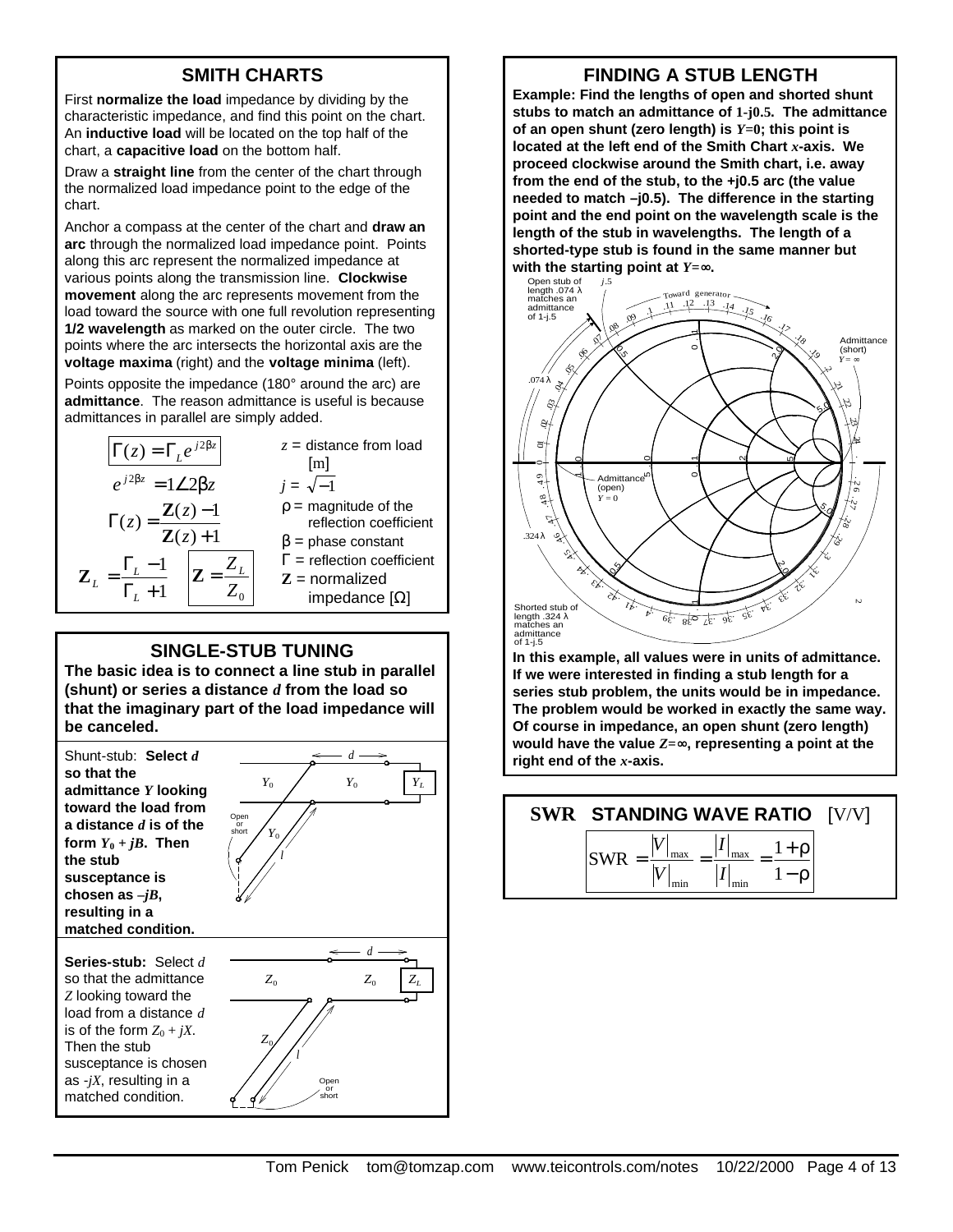## **P(***z***) TIME-AVERAGE POWER ON A LOSSLESS TRANSMISSION LINE** [W]

Equal to the **power** delivered to the load. The power delivered to the load is maximized under matched conditions, i.e.  $\rho = 0$ , otherwise part of the power is reflected back to the source. To calculate power, it may be simpler to find the input impedance and use  $P = I^2 R$  or  $P = IV$ .

$$
P(z) = \frac{|V^+|^2}{2Z_0} (1 - \rho^2)
$$
\n
$$
P(z) = \frac{1}{2} \mathcal{R}e \{V(z) \quad [I(z)]^*\}
$$
\n
$$
P(z) = \frac{1}{2} \mathcal{R}e \{V(z) \quad [I(z)]^*\}
$$
\n
$$
P(z) = \frac{1}{2} \mathcal{R}e \{V(z) \quad [I(z)]^*\}
$$
\n
$$
P(z) = \frac{1}{2} \mathcal{R}e \{V(z) \quad [I(z)]^*\}
$$
\n
$$
P(z) = \frac{1}{2} \mathcal{R}e \{V(z) \quad [I(z)]^*\}
$$
\n
$$
P(z) = \frac{1}{2} \mathcal{R}e \{V(z) \quad [I(z)]^*\}
$$
\n
$$
P(z) = \frac{1}{2} \mathcal{R}e \{V(z) \quad [I(z)]^*\}
$$
\n
$$
P(z) = \frac{1}{2} \mathcal{R}e \{V(z) \quad [I(z)]^*\}
$$
\n
$$
P(z) = \frac{1}{2} \mathcal{R}e \{V(z) \quad [I(z)]^*\}
$$
\n
$$
P(z) = \frac{1}{2} \mathcal{R}e \{V(z) \quad [I(z)]^*\}
$$
\n
$$
P(z) = \frac{1}{2} \mathcal{R}e \{V(z) \quad [I(z)]^*\}
$$

ltage of the l-traveling  $\sqrt{ }$ *Z0* = characteristic  $nc$ e [Ω] ιde of the on coefficient

**POWER USING PHASOR NOTATION** [W] \* 2  $S = \frac{1}{2}VI$ *S* = power [W]  $V =$  volts  $[V]$  $I^*$  = complex conjugate of current  $[A]$ 



# **ELECTROSTATICS**



When finding the force on one charge due to multiple charges, the result can be found by summing the effects of each charge separately or by converting the multiple charges to a single equivalent charge and solving as a 2-charge problem.

#### **E ELECTRIC FIELD**  $\sum_{k=1}^n Q_k \frac{\mathbf{r} - \mathbf{r}'_k}{\left|\mathbf{r} - \mathbf{r}'_k\right|}$ πε  $=\frac{1}{\cdot}$  $k=1$   $\boldsymbol{\Gamma} - \boldsymbol{\Gamma}_k$  $p_p = \frac{1}{4\pi R} \sum Q_k \frac{1}{1-r}$  $4\pi\epsilon_0 \stackrel{\sum k}{\longrightarrow} \frac{\sum k}{\left|\mathbf{r}-\mathbf{r}'_k\right|^3}$ 1  $\mathbf{r} - \mathbf{r}$  $\mathbf{E}_n = \frac{1}{\epsilon} \sum_{k=1}^{n} Q_k \frac{\mathbf{r} - \mathbf{r}}{k}$  $d\mathbf{E} = \frac{1}{\hbar} \hat{\mathbf{R}} \frac{\rho_l(r')}{r^2} dl'$  $-{\bf r}'$ ρ, $(r^{\prime}% r_{0}+\sigma_{r}^{\prime})=\sigma_{r}^{\prime}(\sigma_{r}^{\prime}-\sigma_{r}^{\prime})$  $=\frac{1}{4\pi\epsilon_0}\hat{\mathbf{R}}\frac{\mathbf{P}_l\mathbf{V}'}{\left|\mathbf{r}-\mathbf{r}'\right|^2}$ 0 ˆ 4 1 **r r**  $E = \frac{1}{\epsilon}$  $R$  $\int \hat{\mathbf{R}} \frac{\rho_l(r')}{|\mathbf{r}-\mathbf{r'}|^2} dl'$  $-{\bf r}'$  $\rho$ , $(r^{\prime}% r_{0})=\rho_{0}r_{0}$ πε  $=\frac{1}{4\pi\epsilon}\int \hat{\mathbf{R}} \frac{\rho_l(r')}{r'^2} dl$  $\mathbf{0}$ ˆ 4 1 **r r**  $E = \frac{1}{1}$   $R$ Electric field from a potential:  $\mathbf{E} = -\nabla \Phi$ refer to the NABLA notes on page 8. \*NOTE: The *l* symbols could be replaced by a symbol for area or volume. See *Working With …* on page 9.  $\mathbf{E}_p = \text{electric field at point}$ *p* due to a charge *Q* or charge density  $ρ$ [V/m] *d***E** = an increment of electric field [V/m]  $Q =$  electric charge  $[C]$  $\varepsilon_0$  = permittivity of free space 8.85 x 10<sup>-12</sup> F/m  $\rho_l$  = charge density; charge per unit length\* [C/m] *dl'* = a small segment of line *l*\*  $\hat{\mathbf{R}}$  = unit vector pointing from **r***'* to **r** , i.e. in the direction of **r - r***'*. **r***'* = vector location of the **source** charge in relation to the origin **r** = vector location of the point at which the value of  $\mathbf{E}_p$  is observed  $\nabla$  = Del, Grad, or Nabla operator **F ELECTROSTATIC POTENTIAL** [V]  $\Phi = \frac{1}{4\pi\epsilon_0} \sum_{k=1}^n \frac{Q_k}{|\mathbf{r} - \mathbf{r}_k|}$  $k=1$   $\vert \mathbf{I} - \mathbf{I}_k \vert$ *Qk*  $4\pi \varepsilon_0$   $\overline{\mathcal{L}}_1$ 1  $\mathbf{r} - \mathbf{r}$ **r** − **r**′  $\rho$ <sub>,</sub> $dl'$ πε  $d\Phi = \frac{1}{t} \frac{\rho_l dl}{dt}$  $4\pi \epsilon_{\text{o}}$ 1 *dl l* ′  $-{\bf r}'$ ρ πε  $\Phi = \frac{1}{4\pi\epsilon} \int$  $4\pi \varepsilon_{0}$   $\mathbf{J}$   $\mathbf{r}$  –  $\mathbf{r}$ 1 Potential due to an electric field:  $\Phi$ <sub>ab</sub> =  $-\int_a^b$  $_{ab} = -\int_{a}^{b} \mathbf{E} \cdot d\mathbf{l}$ To evaluate voltage at all points.  $\Phi(r) = -\int_{\infty}^{r} \mathbf{E} \cdot d\mathbf{l}$ \*NOTE: The *l* symbols could be replaced by a symbol for area or volume. See *Working With …* on page 9.  $\Phi$  = the potential [V]  $d\Phi$  = an increment of potential  $[V]$  $\Phi_{ab}$  = the potential difference between points *a* and *b* [V] **E** = electric field *dl'* = a small segment of line *l*\* *d***l** = the differential vector displacement along the path from *a* to *b*  $\varepsilon_0$  = permittivity of free space  $8.85 \times 10^{-12}$  F/m  $Q =$  electric charge  $[C]$  $p_l$  = charge density along a line\* [C/m]  $\mathbf{r}_{k}$ <sup>'</sup> = vector location of **source** charge  $Q_k$ **r***'* = vector location of the **source** charge in relation to the origin **r** = vector location of electrostatic potential Φ in relation to the origin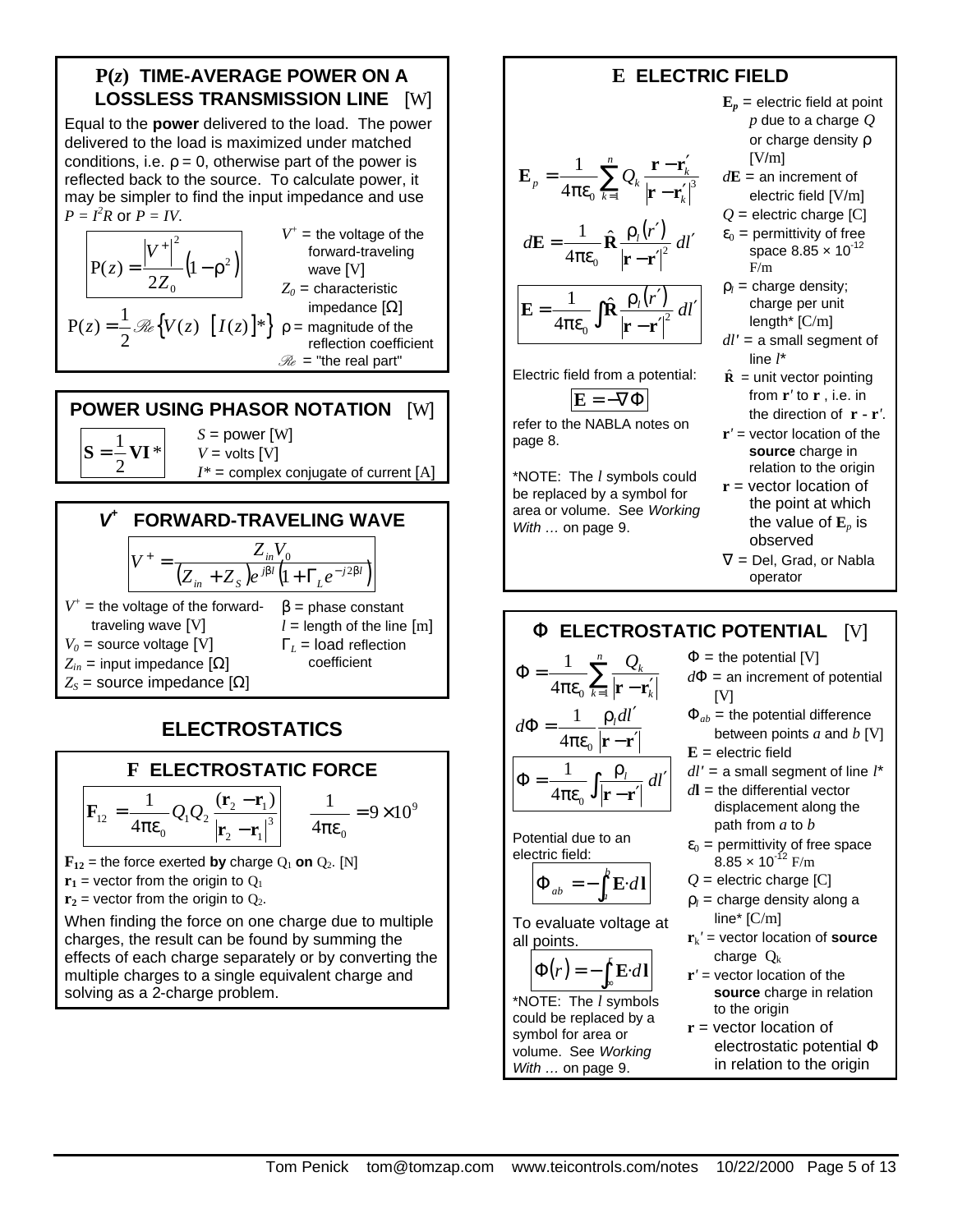# **MAXWELL'S EQUATIONS**

Maxwell's equations govern the principles of guiding and propagation of electromagnetic energy and provide the foundations of all electromagnetic phenomena and their applications.



#### **POISSON'S EQUATION**

$$
\nabla^2 \Phi = -\frac{\rho}{\epsilon_0}
$$

## $\mathbf{r}_\mathrm{s}$  SURFACE CHARGE DENSITY  $\rm [C/m^2]$  $\varepsilon_0$  = permittivity of free space 8.85  $\times$  10<sup>-</sup>

 $\rho_s = \varepsilon_0 E_n$  $E_n = \hat{\mathbf{n}} \cdot \mathbf{E}$  $12$  F/m  $E_n$  = electric field normal to the surface [V/m]

#### $\mathbf{D}$  FLUX DENSITY  $\rm [C/m^2]$ **or ELECTRIC DISPLACEMENT PER UNIT AREA**

$$
D = \hat{r} \frac{Q}{4\pi r^2}
$$

$$
D = \varepsilon E
$$

 $Q =$  electric charge  $[C]$  $\epsilon$  = dielectric constant  $\epsilon = \epsilon_0 \epsilon_r$ 

 $E =$  electric field  $[V/m]$ 

**GAUSS'S LAW**  
\nThe net flux passing through a surface enclosing a charge  
\nis equal to the charge. Careful, what this first integral really  
\nmeans is the surface area multiplied by the perpendicular  
\nelectric field. There may not be any integration involved.  
\n
$$
\oint_{S} \mathbf{E} \cdot d\mathbf{s} = Q_{enc}
$$
\n
$$
\oint_{S} \mathbf{D} \cdot d\mathbf{s} = \int_{V} \rho \, dv = Q_{enc}
$$
\n
$$
\mathbf{E} = \text{electric field } [V/m]
$$
\n
$$
\mathbf{D} = \text{electric flux density vector } [C/m^2]
$$
\n
$$
ds = \text{a small increment of surface } S
$$
\n
$$
\rho = \text{volume charge density } [C/m^3]
$$
\n
$$
dv = \text{a small increment of volume } V
$$
\n
$$
Q_{enc} = \text{total electric charge enclosed by the Gaussian surface [S]}
$$
\n
$$
\text{Three } [S] = \text{The differential version of Gauss's law is:}
$$
\n
$$
\overline{V \cdot D} = \rho \qquad \text{or} \qquad \overline{div (\varepsilon_0 \cdot E)} = \rho
$$

**GAUSS GAUSS** 

#### **GAUSS'S LAW – an example problem**

Find the intensity of the electric field at distance *r* from a straight conductor having a voltage *V*.

Consider a cylindrical surface of length *l* and radius *r* enclosing a portion of the conductor. The electric field passes through the curved surface of the cylinder but not the ends. Gauss's law says that the electric flux passing through this curved surface is equal to the charge enclosed.

$$
\oint_{S} \mathbf{\varepsilon}_{0} \mathbf{E} \cdot d\mathbf{s} = \mathbf{\varepsilon}_{0} \int_{0}^{2\pi} E_{r} l r \, d\phi = Q_{enc} = \rho_{l} l = C_{l} V l
$$
\n
$$
\text{so } \mathbf{\varepsilon}_{0} E_{r} r \int_{0}^{2\pi} d\phi = C_{l} V \text{ and } E_{r} = \frac{C_{l} V}{2\pi \varepsilon_{0} r}
$$

 $E_r$  = electric field at distance  $r$  from the conductor [V/m]  $l =$  length  $[m]$ 

*r d***f** = a small increment of the cylindrical surface  $S$  [m<sup>2</sup>]

- $\rho_l$  = charge density per unit length  $[C/m]$
- $C_l$  = capacitance per unit length [F/m]
- $V =$  voltage on the line  $[V]$

# **CONSERVATIVE FIELD LAW**

$$
\nabla \times \mathbf{E} = 0 \qquad \qquad \oint_{S} \mathbf{E} \cdot d\mathbf{l} = 0
$$

 $E =$  electric field  $[V/m]$ *d***s** = a small increment of length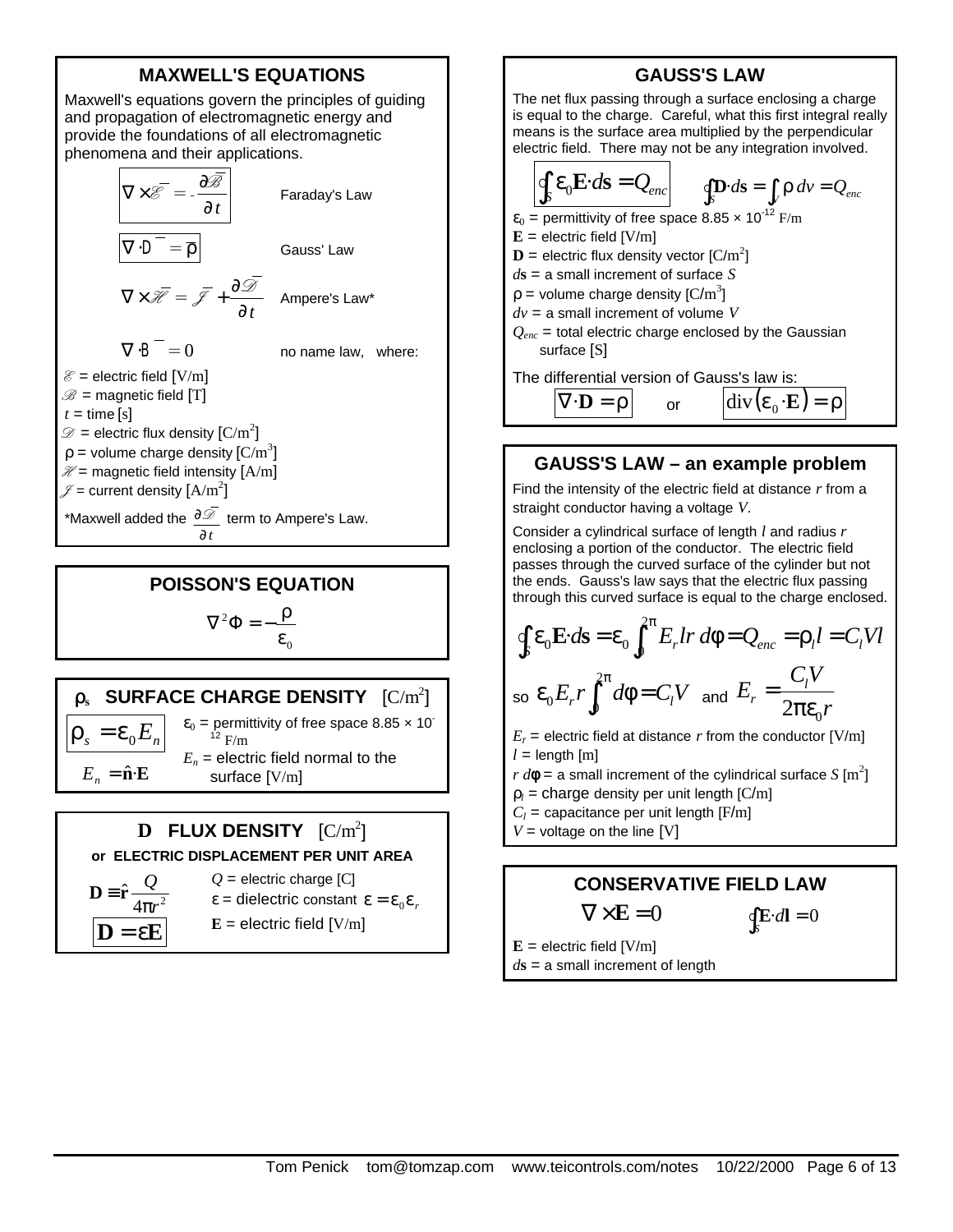## **COULOMB'S LAW**

$$
\nabla \cdot \mathbf{D} = \rho
$$

$$
\nabla \cdot \mathbf{D} = \rho \qquad \qquad \oint_{S} \mathbf{D} \cdot d\mathbf{s} = \int_{V} \rho \, dv
$$

 $\mathbf{D}$  = electric flux density vector  $\text{[C/m}^2\text{]}$  $\rho$  = volume charge density [C/m<sup>3</sup>] *d***s** = a small increment of surface *S*

# *W<sup>e</sup>*  **POTENTIAL ENERGY** [J]

The energy required to bring charge *q* from infinity to a distance *R* from charge *Q*.

$$
W_e = q\Phi = \frac{Qq}{4\pi\epsilon R}
$$

$$
W_e = \frac{1}{2} \int_V \rho \Phi \, dv = \frac{1}{2} \int_V \mathbf{D} \mathbf{E} \, dv
$$

 $\Phi$  = the potential between *q* and *Q* [V]

 $q, Q$  = electric charges [C]

 $\epsilon$  = permittivity of the material

- $R =$  distance  $[m]$
- $\rho$  = volume charge density [C/m<sup>3</sup>]
- $E =$  electric field  $[V/m]$
- $\mathbf{D}$  = electric flux density vector  $\text{[C/m}^2\text{]}$

# $w_e$  VOLUME ENERGY DENSITY  $\rm [J/m^3]$ **for the Electrostatic Field**

$$
w_e = \frac{1}{2}\mathbf{D}\cdot\mathbf{E} = \frac{1}{2}\epsilon E^2
$$

 $\Phi$  = the potential between *q* and *Q* [V]

- $\epsilon$  = permittivity of the material
- $R =$  distance  $[m]$
- $E =$  electric field  $[V/m]$
- $\mathbf{D}$  = electric flux density vector  $\text{[C/m}^2\text{]}$

# **CAPACITANCE**

## *C* **CAPACITANCE** [F]

- Φ = *Q C V C l l* ρ =
- $Q$  = total electric charge  $[C]$  $\Phi$  = the potential between *q* and *Q* [V]
- $C_l$  = capacitance per unit length [F/m]
- $\rho_l$  = charge density per unit length  $\text{[C/m]}$

 $V =$  voltage on the line  $[V]$ 

#### *C* **CAPACITANCE BETWEEN TWO PARALLEL SOLID CYLINDRICAL CONDUCTORS**

This also applies to a single conductor above ground, where the height above ground is *d*/2.



#### *C* **CAPACITANCE BETWEEN PARALLEL PLATES**



- *C* = capacitance [F]  $\epsilon$  = permittivity of the material
- $d =$  separation of the plates [m]
- $A=$  area of one plate  $\left[\mathrm{m}^2\right]$

#### *C* **CAPACITANCE BETWEEN COAXIAL CYLINDERS**

- $ln(b/a)$ 2 πε *C* =
- $C =$  capacitance  $[F/m]$  $\epsilon$  = permittivity of the material  $b =$  radius of the outer cylinder [m]
- $a =$  radius of the inner cylinder [m]

## *C* **CAPACITANCE OF CONCENTRIC SPHERES**

 $C = \frac{4\pi\epsilon ab}{I}$  $b - a$  $C=$ 

*C* = capacitance [F/m]  $\epsilon$  = permittivity of the material  $b =$  radius of the outer sphere  $[m]$  $a =$  radius of the inner sphere [m]

# **J CURRENT DENSITY**

| The amount of current flowing perpendicularly |                                                    |  |  |
|-----------------------------------------------|----------------------------------------------------|--|--|
| through a unit area $[A/m^2]$                 |                                                    |  |  |
| $J = \sigma E$                                | $\sigma$ = conductivity of the material [S/m]      |  |  |
|                                               | $E =$ electric field [V/m]                         |  |  |
| $I = \oint_{c} \mathbf{J} \cdot d\mathbf{s}$  | $I =$ current [A]                                  |  |  |
|                                               | $d\mathbf{s}$ = a small increment of surface S     |  |  |
| In                                            | $n_c$ = the number of conduction band              |  |  |
| semiconductor                                 | electrons                                          |  |  |
| material:                                     | $q_e$ = electron charge -1.602×10 <sup>-19</sup> C |  |  |
| $\mathbf{J} = n_c q_e \mathbf{v}_d$           | ${\bf v}_d$ = a small increment of surface S       |  |  |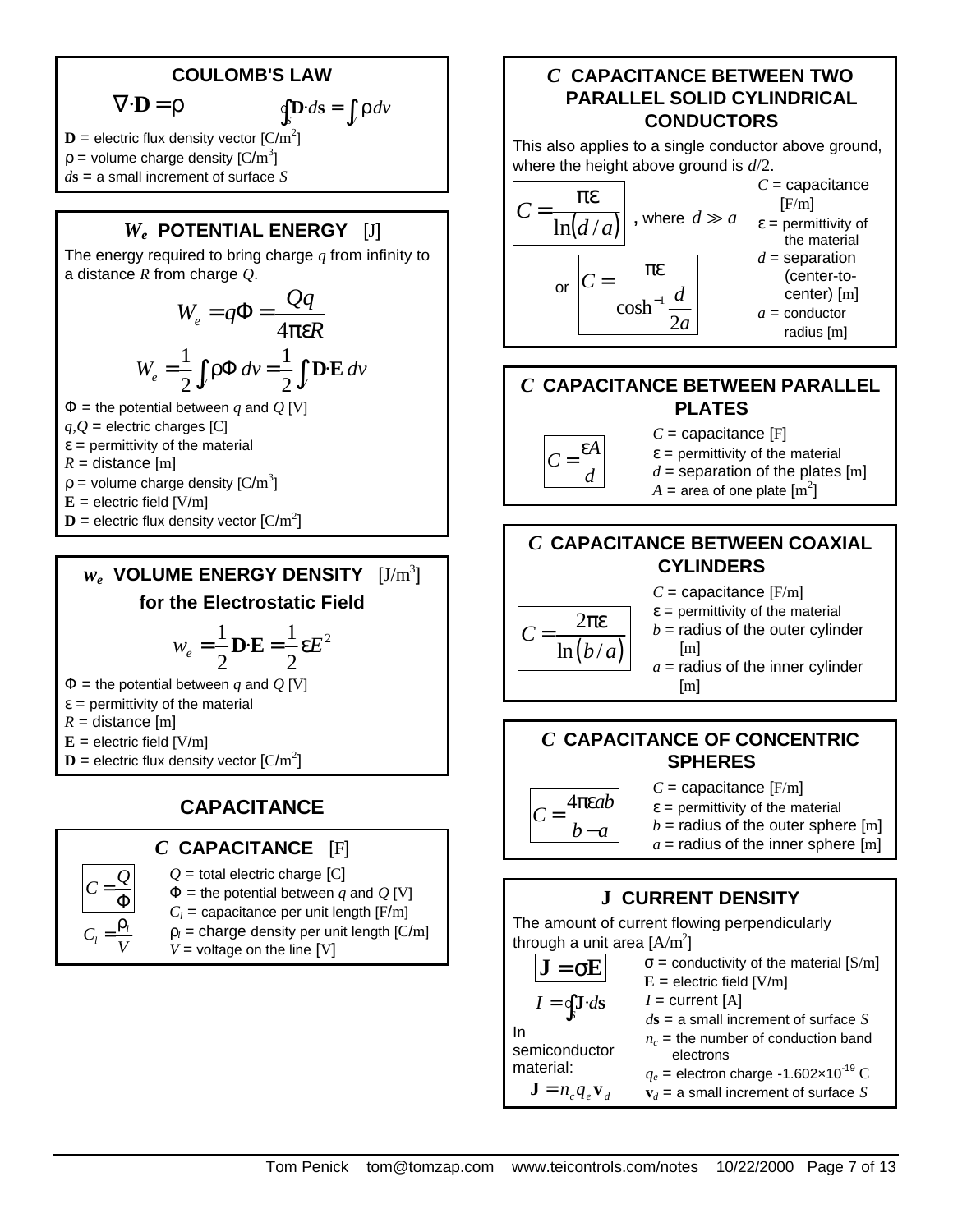## **CONTINUITY EQUATION**

$$
\nabla \cdot \mathbf{J} + \frac{\partial \rho}{\partial t} = 0
$$

 $\mathbf{J} = \text{current density}~[\text{A/m}^2]~\mathbf{J} = \boldsymbol{\sigma}\mathbf{E}$  $\rho$  = volume charge density  $\text{[C/m$^3$]}$ 

#### **DUALITY RELATIONSHIP of J and D RESISTANCE, CAPACITANCE, CURRENT, CONDUCTIVITY**

Where current enters and leaves a conducting medium via two perfect conductors (electrodes) we have:

$$
I = \oint_{S} \mathbf{J} \cdot d\mathbf{s} = \sigma \oint_{S} \mathbf{E} \cdot d\mathbf{s} = \frac{\sigma}{\varepsilon} \oint_{S} \mathbf{D} \cdot d\mathbf{s} = \frac{\sigma Q}{\varepsilon}
$$

 $\mathbf{J}$  = current density [A/m $^2$ ]  $\mathbf{J} = \mathbf{\sigma} \mathbf{E}$ 

 $E =$  electric field  $[V/m]$ 

 $\mathbf{D}$  = electric flux density vector [C/m<sup>2</sup>]  $\mathbf{D} = \varepsilon \mathbf{E}$ As a result of this, we have the following relation, useful in finding the resistance between two

conductors:

σ  $RC = \frac{\varepsilon}{\varepsilon}$  $R =$  resistance  $[\Omega]$  $C =$  capacitance [F]  $\epsilon$  = permittivity of the material  $\sigma$  = conductivity of the material [S/m]

# $G$  **CONDUCTANCE**  $[\Omega^{-1}]$



 $R$  = resistance [Ω]  $I =$  current  $[A]$  $\Delta \Phi$  = voltage potential [V]  $\sigma$  = conductivity of the material  $[S/m]$ 

# **s SEMICONDUCTOR CONDUCTIVITY**

 $[\Omega^{-1}]$ 

$$
\sigma \approx |q| \mu_e N_d
$$

$$
[S/m]G = \text{conductance } [Ω-1]
$$
\n
$$
\mu_e N_d \qquad q = \text{electron charge -1.602×10-19 C}
$$
\n
$$
\mu_e = \text{electron mobility [m2/(V-s)]}
$$
\n
$$
N_d = \text{concentration of donors, and thereby the electron concentration in the transition region [m-3]
$$

 $\sigma$  = conductivity of the material

# **MATHEMATICS**

#### **WORKING WITH LINES, SURFACES, AND VOLUMES**

- ρ*l*(**r***'*) means "the charge density along line *l* as a function of **r***'*." This might be a value in C/m or it could be a function. Similarly, ρ*s*(**r***'*) would be the charge density of a surface and  $\rho_v(\mathbf{r}')$  is the charge density of a volume.
- For example, a disk of radius *a* having a uniform charge density of  $\rho C/m^2$ , would have a total charge of  $p\pi a^2$ , but to find its influence on points along the central axis we might consider incremental rings of the charged surface as ρ*s*(**r***'*) *dr'*= ρ*s*2π*r' dr'*.
- If *d***l**' refers to an incremental distance along a circular contour *C*, the expression is *r*'*d***f**, where *r*' is the radius and *d***f** is the incremental angle.



## **Ñ NABLA, DEL OR GRAD OPERATOR**  $[+ \, \text{m}^{\text{-}1}]$

Compare the  $\nabla$  operation to taking the time derivative. Where ∂/∂*t* means to take the derivative with respect to time and introduces a  $s<sup>-1</sup>$  component to the units of the result, the ∇ operation means to take the derivative with respect to distance (in 3 dimensions) and introduces a  $m^{-1}$  component to the units of the result. ∇ terms may be called *space derivatives* and an equation which contains the ∇ operator may be called a *vector differential equation*. In other words ∇**A** is how fast **A** changes as you move through space. in rectangular in rectangular  $\nabla \mathbf{A} = \hat{x} \frac{\partial A}{\partial x} + \hat{y} \frac{\partial A}{\partial y} + \hat{z} \frac{\partial A}{\partial z}$ in cylindrical coo  $\nabla \mathbf{A} = \hat{r} \frac{\partial A}{\partial x} + \hat{\phi} \frac{1}{2} \frac{\partial A}{\partial y} + \hat{z} \frac{\partial A}{\partial z}$ 

| coordinates: | $V \mathbf{A} = r \frac{m}{r} + \phi$<br>$\overline{r}$ $\overline{\partial}$                                                                                               |  |
|--------------|-----------------------------------------------------------------------------------------------------------------------------------------------------------------------------|--|
| in spherical | $\nabla \mathbf{A} = \hat{r} \frac{\partial A}{\partial r} + \hat{\theta} \frac{1}{r} \frac{\partial A}{\partial r} + \hat{\phi} \frac{1}{r} \frac{\partial A}{\partial r}$ |  |
| coordinates: | $\int r \sin \theta \ \partial \phi$<br>$r \partial \theta$                                                                                                                 |  |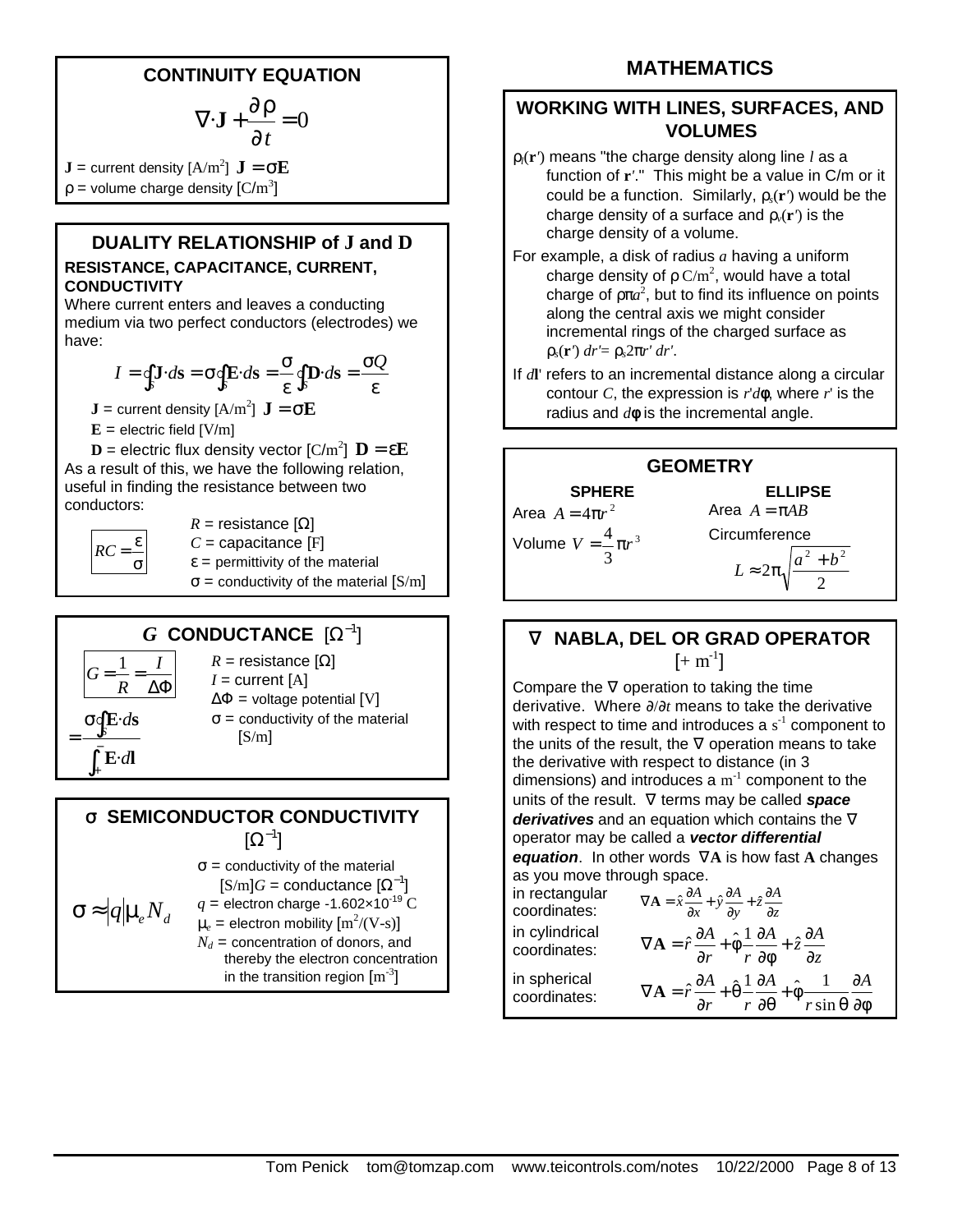$$
\begin{aligned}\n\widetilde{\mathbf{N}}^2 \quad \mathbf{THE} \quad \mathbf{LAPLACIAN} \quad [+ \, \mathbf{m}^{-2}] \\
\text{in rectangular} \quad \nabla^2 \mathbf{A} &= \hat{\mathbf{x}} \nabla^2 A_x + \hat{\mathbf{y}} \nabla^2 A_y + \hat{\mathbf{z}} \nabla^2 A_z = 0 \\
\text{coordinates:} \quad \nabla^2 \equiv \frac{\partial^2}{\partial x^2} + \frac{\partial^2}{\partial y^2} + \frac{\partial^2}{\partial z^2} = 0 \\
\text{in spherical and} \quad \nabla^2 \mathbf{A} &= \nabla (\nabla \cdot \mathbf{A}) - \nabla \times \nabla \times \mathbf{A} \\
\text{cylindrical} \quad &= \text{grad}(\text{div } \mathbf{A}) - \text{curl}(\text{curl } \mathbf{A}) \\
\text{for example, the} \quad \text{Laplacian of electro-} \quad \nabla^2 \Phi &= \frac{\partial^2 \Phi}{\partial x^2} + \frac{\partial^2 \Phi}{\partial y^2} + \frac{\partial^2 \Phi}{\partial z^2} = 0 \\
\text{static potential:}\n\end{aligned}
$$

#### $\tilde{\mathbf{N}}$ •  $\mathbf{D}$ IVERGENCE  $[+ \, \mathrm{m}^{\text{-}1}]$

The del operator followed by the dot product operator is read as "the divergence of" and is an operation performed on a vector. In rectangular coordinates,  $\nabla$ . means the sum of the partial derivatives of the magnitudes in the *x*, *y*, and *z* directions with respect to the *x*, *y*, and *z* variables. The result is a scalar, and a factor of  $m^{-1}$  is contributed to the units of the result.

For example, in this form of Gauss' law, where **D** is a density per unit area, ∇⋅**D** becomes a density per unit volume.

$$
\text{div }\mathbf{D} = \nabla \cdot \mathbf{D} = \frac{\partial D_x}{\partial x} + \frac{\partial D_y}{\partial y} + \frac{\partial D_z}{\partial z} = \rho
$$

 **= electric flux density vector**  $**D**$  **= ε** $**E**$  **[C/m<sup>2</sup>]**  $p =$  source charge density  $[C/m^3]$ 

div **D** =  $\frac{\partial}{\partial x}$ 

In the electrostatic context, the divergence of **D** is the total outward flux per unit volume due to a source charge. The divergence of vector **D** is:

*x*

*r r*

∂  $\operatorname{div} \mathbf{D} = \frac{1}{2} \frac{\partial}{\partial x} (rD_r) + \frac{1}{2} \frac{\partial D_\phi}{\partial y}$ 

∂

*z D*

 $\frac{1}{r}$ ) +  $\frac{1}{r} \frac{\partial D_{\phi}}{\partial \phi}$  +  $\frac{\partial D_{z}}{\partial z}$ 

∂φ ∂ +

 $D_{\scriptscriptstyle (\!\varsigma\!)}$   $\!$   $\partial D$ 

 $+\frac{6}{x}$ 

∂  $+\frac{6}{x}$ 

*r*

*y D*

∂ ∂ +

*rD*

 $D_x \mathop{\perp}\limits_{\perp} \partial D_y \mathop{\perp}\limits_{\perp} \partial D_z$ 

in **rectangular** coordinates:

in **cylindrical** coordinates:  $\text{div } \mathbf{D} = \frac{1}{r} \frac{\partial}{\partial r} (rD_r) + \frac{1}{r} \frac{\partial D_\phi}{\partial \phi} + \frac{\partial D}{\partial z}$ 

in **spherical** coordinates:

$$
\operatorname{div} \mathbf{D} = \frac{1}{r^2} \frac{\partial (r^2 D_r)}{\partial r} + \frac{1}{r \sin \theta} \frac{\partial (\sin \theta D_{\theta})}{\partial \theta} + \frac{1}{r \sin \theta} \frac{\partial D_{\phi}}{\partial \phi}
$$

# $\tilde{\mathbf{N}} \times \quad \textbf{CURL} \quad [+~\mathbf{m}^\text{-1}]$

The circulation around an enclosed area. The curl of vector **B** is

in **rectangular** coordinates:

curl  $\mathbf{B} = \nabla \times \mathbf{B} =$ 

$$
\hat{x}\left(\frac{\partial B_z}{\partial y} - \frac{\partial B_y}{\partial z}\right) + \hat{y}\left(\frac{\partial B_x}{\partial z} - \frac{\partial B_z}{\partial x}\right) + \hat{z}\left(\frac{\partial B_y}{\partial x} - \frac{\partial B_x}{\partial y}\right)
$$

in **cylindrical** coordinates:

$$
\text{curl } \mathbf{B} = \nabla \times \mathbf{B} =
$$

$$
\hat{r} \left[ \frac{1}{r} \frac{\partial B_z}{\partial \phi} - \frac{\partial B_{\phi}}{\partial z} \right] + \hat{\phi} \left[ \frac{\partial B_r}{\partial z} - \frac{\partial B_z}{\partial r} \right] + \hat{z} \frac{1}{r} \left[ \frac{\partial (rB_{\phi})}{\partial r} - \frac{\partial B_r}{\partial \phi} \right]
$$

in **spherical** coordinates:

curl 
$$
\mathbf{B} = \nabla \times \mathbf{B} = \hat{r} \frac{1}{r \sin \theta} \left[ \frac{\partial (B_{\phi} \sin \theta)}{\partial \theta} - \frac{\partial B_{\theta}}{\partial \phi} \right] + \hat{\theta} \frac{1}{r} \left[ \frac{1}{\sin \theta} \frac{\partial B_{r}}{\partial \phi} - \frac{\partial (rB_{\phi})}{\partial r} \right] + \hat{\phi} \frac{1}{r} \left[ \frac{\partial (rB_{\theta})}{\partial r} - \frac{\partial B_{r}}{\partial \theta} \right]
$$

The **divergence of a curl** is always zero:

$$
\nabla \cdot (\nabla \times \mathbf{H}) = 0
$$

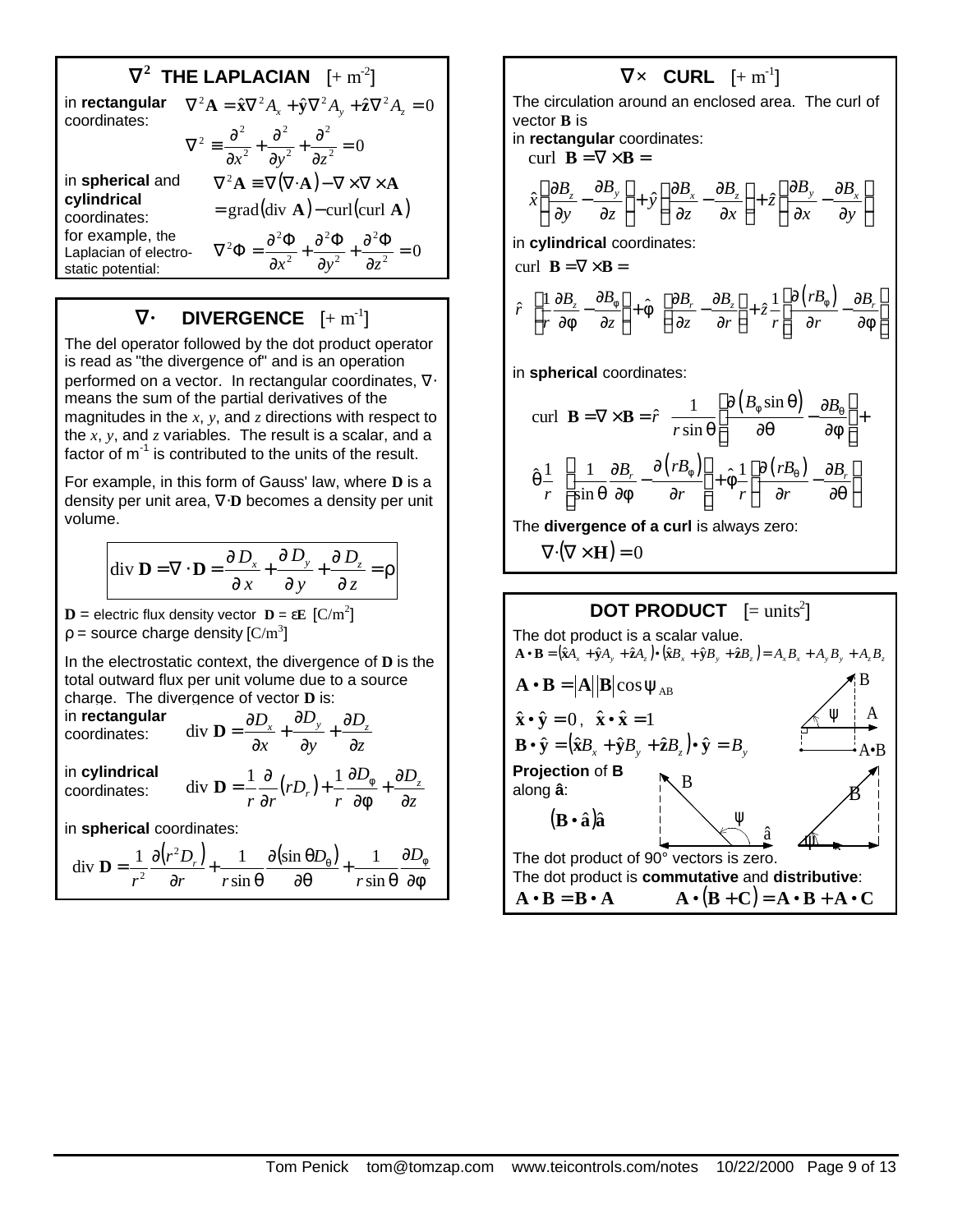## **CROSS PRODUCT**

 $\mathbf{A} \times \mathbf{B} = (\hat{\mathbf{x}}A_x + \hat{\mathbf{y}}A_y + \hat{\mathbf{z}}A_z) \times (\hat{\mathbf{x}}B_x + \hat{\mathbf{y}}B_y + \hat{\mathbf{z}}B_z)$  $= \hat{\mathbf{x}} (A_y B_z - A_z B_y) + \hat{\mathbf{y}} (A_z B_x - A_x B_z) + \hat{\mathbf{z}} (A_x B_y - A_y B_x)$  $\mathbf{A} \times \mathbf{B} = \hat{\mathbf{n}} \mathbf{A} \mathbf{B} \sin \psi_{AB}$ where  $\hat{\mathbf{n}}$  is the unit vector normal to both **A** and **B** (thumb of right-hand rule).  $\mathbf{B} \times \mathbf{A} = -\mathbf{A} \times \mathbf{B}$  $\mathbf{x} \times \mathbf{y} = \mathbf{z}$   $\mathbf{y} \times \mathbf{x} = -\mathbf{z}$   $\mathbf{x} \times \mathbf{x} = 0$  $\phi \times z = r$   $\phi \times r = -z$ The cross product is **distributive:**  $\mathbf{A} \times (\mathbf{B} + \mathbf{C}) = \mathbf{A} \times \mathbf{B} + \mathbf{A} \times \mathbf{C}$ Also, we have:  $\mathbf{A} \times (\mathbf{B} \times \mathbf{C}) = (\mathbf{A} \cdot \mathbf{C}) \mathbf{B} - (\mathbf{A} \cdot \mathbf{B}) \mathbf{C}$  $\hat{n}$ ψ  $A \times B$ <sup> $\triangle$ </sup> A B

#### **COORDINATE SYSTEMS**

#### **Cartesian or Rectangular Coordinates:**

 $\mathbf{r}(x, y, z) = x\hat{x} + y\hat{y} + z\hat{z}$   $\hat{x}$  is a unit vector

 $|\mathbf{r}| = \sqrt{x^2 + y^2 + z^2}$ 

#### **Spherical Coordinates:**

- **P**( $r$ ,  $θ$ ,  $φ$ ) *r* is distance from center  $\theta$  is angle from vertical φ is the CCW angle from the *x*-axis
- $\hat{r}$  ,  $\hat{\theta}$  , and  $\hat{\phi}$  are unit vectores and are functions of position—their orientation depends on where they are located.

#### **Cylindrical Coordinates:**

 $\mathbf{C}(r, \phi, z)$  *r* is distance from the vertical (*z*) axis φ is the CCW angle from the *x*-axis *z* is the vertical distance from origin

#### **COORDINATE TRANSFORMATIONS Rectangular to Cylindrical:**

 $\text{To obtain: } \mathbf{A}(r, \phi, z) = \hat{r} A_r + \hat{\phi} A_\phi + \hat{z} A_z$  $A_r = \sqrt{x^2 + y^2}$   $\hat{r} = \hat{x} \cos \phi + \hat{y} \sin \phi$ *x*  $\phi = \tan^{-1} \frac{y}{\phi}$   $\hat{\phi} = -\hat{x} \sin \phi + \hat{y} \cos \phi$  $z = z$   $\hat{z} = \hat{z}$ **Cylindrical to Rectangular:** To obtain:  $\mathbf{r}(x, y, z) = x\hat{x} + y\hat{y} + z\hat{z}$  $x = r \cos \phi$   $\hat{x} = \hat{r} \cos \phi - \hat{\phi} \cos \phi$  $y = r \sin φ$  $\hat{\phi} = \hat{r} \sin \phi + \hat{y} \cos \phi$  $z = z$   $\hat{z} = \hat{z}$ **Rectangular to Spherical:**  $\text{To obtain: } \mathbf{A}(r, \theta, \phi) = \hat{r} A_r + \hat{\theta} A_\theta + \hat{\phi} A_\phi$  $A_r = \sqrt{x^2 + y^2 + z^2}$  $\hat{r} = \hat{x} \sin \theta \cos \phi + \hat{y} \sin \theta \sin \phi + \hat{z} \cos \theta$ 2  $\sqrt{2}$   $\sqrt{2}$  $\cos^{-1}$  $x^2 + y^2 + z$ *z*  $+ y^2 +$  $\theta =$ −  $\hat{\theta} = \hat{x} \cos \theta \cos \phi + \hat{y} \cos \theta \sin \phi - \hat{z} \sin \theta$ *x*  $\phi = \tan^{-1} \frac{y}{\phi}$   $\hat{\phi} = -\hat{x} \sin \phi + \hat{y} \cos \phi$ **Spherical to Rectangular:** To obtain:  $\mathbf{r}(x, y, z) = x\hat{x} + y\hat{y} + z\hat{z}$  $x = r \sin \theta \cos \phi$  $\hat{x} = \hat{r} \sin \theta \cos \phi - \hat{\theta} \cos \theta \cos \phi - \hat{\phi} \sin \phi$  $y = r \sin \theta \sin \phi$  $\hat{v} = \hat{r} \sin \theta \sin \phi + \hat{\theta} \cos \theta \sin \phi + \hat{\phi} \cos \phi$  $z = r \cos \theta$  $\hat{z} = \hat{r} \cos \theta - \hat{\theta} \sin \theta$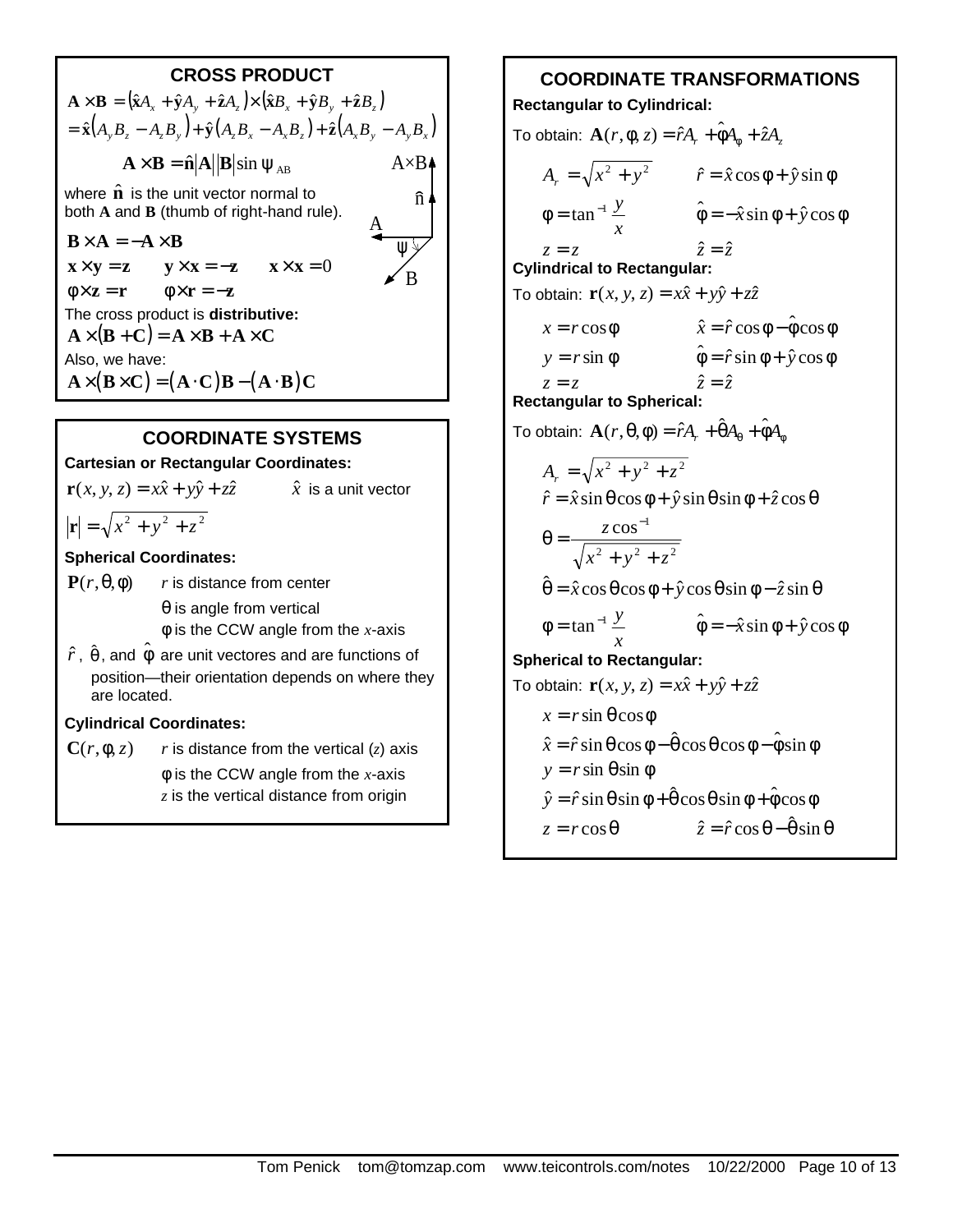# **THE STATIC MAGNETIC FIELD**

# **F F12 MAGNETIC FORCE** [N/m] **due to a conductor**

If the current in the two wires travels in opposite directions, the force will be attractive.

> $\mathbf{F}_{12}$  = the force exerted **by** conductor 1 carrying current *I* **on** conductor 2.  $[N/m]$

*d*  $I_1$ *I* π  $=\frac{\hat{\mathbf{x}}\boldsymbol{\mu}}{2}$ 2  $\mathbf{\hat{x}}\boldsymbol{\mu}_{0}\boldsymbol{I}_{1}\boldsymbol{I}_{2}$ 12  ${\bf F}_{12} = \frac{\hat{\bf X}}{2}$ 

 $\mu_0$  = permeability constant  $4\pi \times 10^{-7}$  $[H/m]$  $I =$  current  $[A]$  $d$  = distance between conductors [m]

#### **BP BIOT-SAVART LAW**

Determines the **B** field vector at any point *P* identified by the position vector **r**, due to a differential current element *I d***l**' located at vector **r'**.



## **B AMPERE'S CIRCUITAL LAW**

Ampere's law is a consequence of the **Biot-Savart law** and serves the same purpose as **Gauss's law**. Ampere's law states that the line integral of **B** around any closed contour is equal to  $\mu_0$  times the total net current *I* passing through the surface *S* enclosed by the contour *C*. This law is useful in solving magnetostatic problems having some degree of symmetry.

 $[H/m]$ 

| $\mathbf{B}$ = magnetic field vector, equal to        |
|-------------------------------------------------------|
| $B$ times the appropriate unit                        |
| vector $[T]$                                          |
| $\mu_0$ = permeability constant $4\pi \times 10^{-7}$ |

$$
\oint_C \mathbf{B} \cdot d\mathbf{l} = \int_S \mu_0 \mathbf{J} \cdot d\mathbf{s} \qquad \mu_0 = \mu_0 I
$$
\n
$$
= \mu_0 I
$$

**an increment of the line which** is the perimeter of contour *C* [m]

$$
J = current density [A/m2] J =  $\sigma$ **E**  
 $ds$  = an increment of surface [m<sup>2</sup>]
$$

# **B MAGNETIC FIELD** [T or A/m]

**due to an infinite straight conductor** May also be applied to the magnetic field close to a conductor of finite length.

$$
\mathbf{B}_{P} = \text{magnetic field vector [T]}
$$
\n
$$
\mathbf{B}_{P} = \hat{\phi} \frac{\mu_{0} I}{2 \pi r} \qquad \begin{array}{l} \mu_{0} = \text{permeability constant } 4 \pi \times 10^{-7} \text{ [H/m]}\\ I = \text{current [A]}\\ r = \text{perpendicular distance from the conductor [m]} \end{array}
$$





along the central axis of a solenoid  
\n
$$
B(z) = \hat{\mathbf{z}} \frac{\mu_0 NI}{2l} \left[ \frac{(z + l/2)}{\sqrt{a^2 + (z + l/2)^2}} - \frac{(z - l/2)}{\sqrt{a^2 + (z - l/2)^2}} \right]
$$
\nand at the center of the coil:  $B_{cr} \approx \hat{\mathbf{z}} \frac{\mu_0 NI}{l}$   
\n $B = \text{magnetic field [T]}$   $l = \text{length of the solenoid [m]}$   
\n $\mu_0 = \text{permeability constant}$   $z = \text{distance from center of}$   
\n $4\pi \times 10^{-7} \text{ [H/m]}$  the coil [m]  
\n $N = \text{number of turns}$   $a = \text{coil radius [m]}$   
\n $I = \text{current [A]}$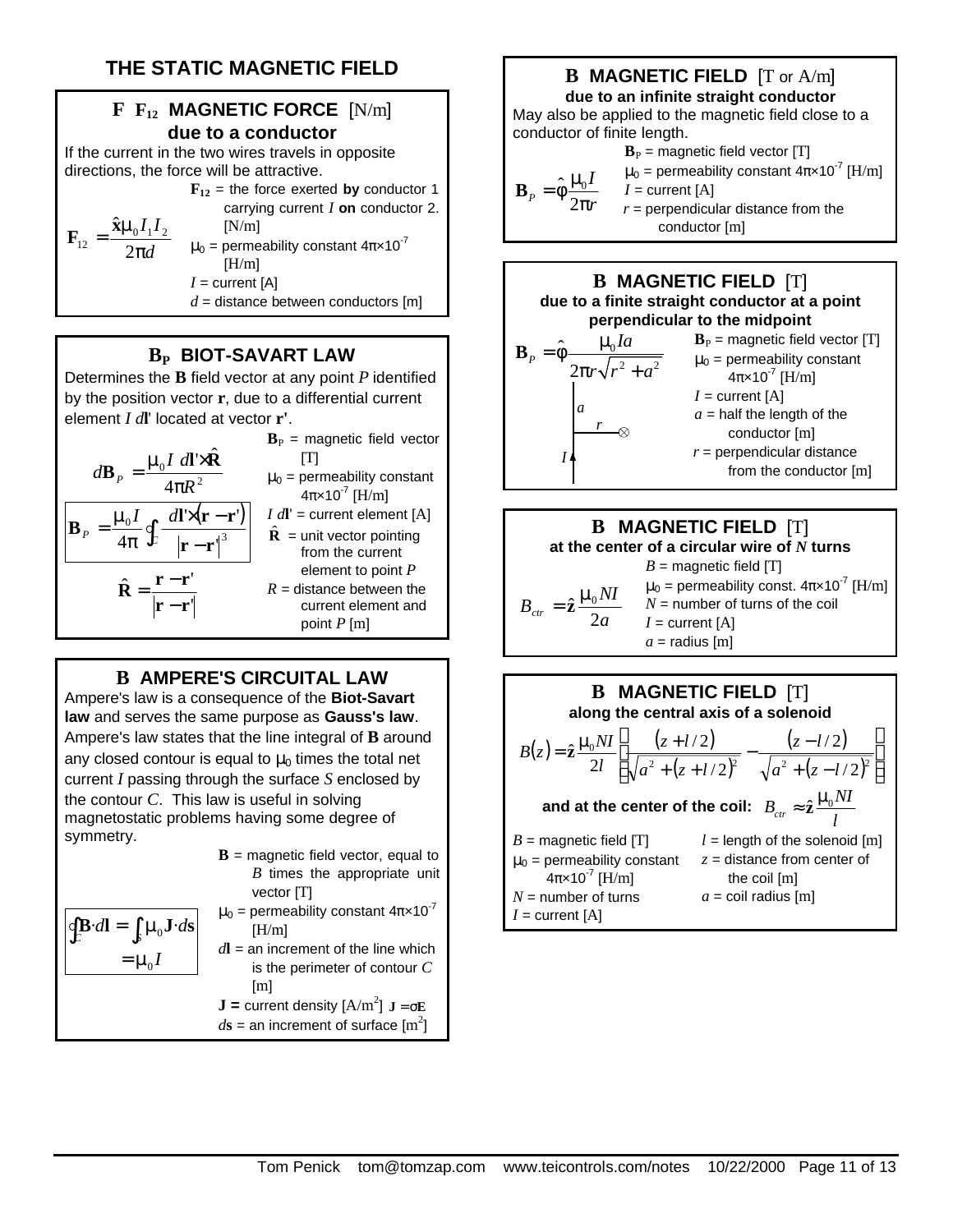

# **Y, L** (,lambda) **MAGNETIC FLUX, LINKAGE**

Flux linkage Λ is the ability of a closed circuit to **store magnetic energy**. It depends, in part, on the physical layout of the conductors. It is the total magnetic field due to circuit #1 passing through the area enclosed by the conductors of circuit #2. The text seemed to describe  $\Psi$  as the flux due to one turn and  $\Lambda$  as the flux due to all of the turns of the coil, but was not consistent so be careful.

$$
\boxed{\mathbf{P}_{12} = \int_{S_2} \mathbf{B}_1 \cdot d\mathbf{S}_2}
$$
\n
$$
\Lambda_{12} = N_1 \mathbf{P}_{12}
$$
\n
$$
\Lambda = N \int_S \mathbf{B} \cdot d\mathbf{S}
$$

 $\Psi_{12}$  = the magnetic flux passing through coil 2 that is produced by a current in coil 1 [Wb]  $\Lambda$  = total flux linkage [Wb]

- **= magnetic field vector**  $[T]$
- *N* = number of turns of the coil
- $d\mathbf{s}$  = an increment of surface  $[\text{m}^2]$

## **LENZ'S LAW**

Induced voltage causes current to flow in the direction that produces a magnetic flux which **opposes** the flux that induced the voltage in the first place. This law is useful in checking or determining the sign or polarity of a result.

# *L* **INDUCTANCE** [H]

Inductance is the ability of a conductor configuration to "link magnetic flux", i.e. store magnetic energy. Two methods of calculating inductance are given below.

$$
L = \frac{\Lambda}{I}
$$
  
\n
$$
\Lambda = \text{flux linkage [Wb]}
$$
  
\n
$$
I = \text{current [A]}
$$
  
\n
$$
L = \frac{2W_m}{I^2}
$$
  
\n
$$
W_m = \text{energy stored in a magnetic field}
$$

# *L***11 SELF-INDUCTANCE** [H]

When a current in coil 1 induces a current in coil 2, the induced current in coil 2 induces a current back in coil 1. This is self-inductance.

$$
L_{11} = \frac{N_1 \Lambda_{11}}{I_1}
$$
  
\n
$$
N = \text{number of turns of the coil}
$$
  
\n
$$
\Lambda_{11} = \text{the total flux linked by a single}
$$
  
\n
$$
= \frac{N_1^2 \Psi_{11}}{I_1}
$$
  
\n
$$
= \frac{N_1^2 \Psi_{11}}{I_1}
$$
  
\n
$$
= \frac{1}{I_1}
$$
  
\n
$$
= \frac{1}{I_1}
$$
  
\n
$$
= \frac{1}{I_1}
$$
  
\n
$$
= \frac{1}{I_1}
$$
  
\n
$$
= \frac{1}{I_1}
$$
  
\n
$$
= \frac{1}{I_1}
$$
  
\n
$$
= \frac{1}{I_1}
$$
  
\n
$$
= \frac{1}{I_1}
$$
  
\n
$$
= \frac{1}{I_1}
$$
  
\n
$$
= \frac{1}{I_1}
$$
  
\n
$$
= \frac{1}{I_1}
$$
  
\n
$$
= \frac{1}{I_1}
$$
  
\n
$$
= \frac{1}{I_1}
$$
  
\n
$$
= \frac{1}{I_1}
$$
  
\n
$$
= \frac{1}{I_1}
$$
  
\n
$$
= \frac{1}{I_1}
$$
  
\n
$$
= \frac{1}{I_1}
$$
  
\n
$$
= \frac{1}{I_1}
$$
  
\n
$$
= \frac{1}{I_1}
$$
  
\n
$$
= \frac{1}{I_1}
$$
  
\n
$$
= \frac{1}{I_1}
$$
  
\n
$$
= \frac{1}{I_1}
$$
  
\n
$$
= \frac{1}{I_1}
$$
  
\n
$$
= \frac{1}{I_1}
$$
  
\n
$$
= \frac{1}{I_1}
$$
  
\n
$$
= \frac{1}{I_1}
$$
  
\n
$$
= \frac{1}{I_1}
$$
  
\n
$$
= \frac{1}{I_1}
$$
  
\n
$$
= \frac{1}{I_1}
$$
  
\n
$$
= \frac
$$

# *L***12 MUTUAL INDUCTANCE** [H]

The mutual inductance between two coils. 1  $2^{11}$  1  $12$ 1  $I_{12} = \frac{IV_2I_{12}}{I_1} = \frac{IV_2I_{12}}{I_1}$  $N, N$ *I*  $L_{12} = \frac{N}{2}$  $=\frac{N_{2}\Lambda_{12}}{N_{1}}=\frac{N_{2}N_{1}\Psi_{1}}{N_{1}}$ Neumann formula:  $rac{1}{\pi} \oint_{C_1} \oint_{C_2} \frac{u_1}{|r - r|}$  $=\frac{\mu_0 N_1 N_2}{4\pi} \oint_{C_1} \oint_{C_2} \frac{d\mathbf{l}_1 \cdot d\mathbf{l}_2}{|\mathbf{r} - \mathbf{r}'|}$ · 4  $\psi_{12} = \frac{\mu_0 \nu_1 \nu_1 \nu_2}{4\pi} \oint_{C_1} \oint_{C_2} \frac{u_1 \nu_1}{|\mathbf{r} - \mathbf{r}'|}$  $L_{12} = \frac{\mu_0 N_1 N_2}{4} \oint_C \oint_C \frac{dI_1 \cdot dI_2}{dt_1}$ **r r**  $\frac{\mathbf{l}_1 \cdot d\mathbf{l}_2}{\mathbf{r}}$  = vector to the point  $N =$  number of turns of the coil  $\Lambda$  = flux linkage [Wb]  $I =$  current  $[A]$  $\Psi$  = magnetic flux [Wb] of observation **r'** = vector to source

$$
W_m
$$
 **MAGNETIC ENERGY** [J]  
Energy stored in a magnetic field [Joules].  

$$
W_m = \text{energy stored in a magnetic field [J]}
$$

$$
W_m = \frac{1}{2\mu_0} \int_V B^2 dv' \qquad \mu_0 = \text{permeability constant}
$$

$$
4\pi \times 10^7 \text{ [H/m]}
$$

$$
B = \text{magnetic field [T]}
$$

#### **FARADAY'S LAW**

When the magnetic flux enclosed by a loop of wire changes with time, a current is produced in the loop. The variation of the magnetic flux can result from a time-varying magnetic field, a coil in motion, or both.

$$
\nabla \times \mathbf{E} = -\frac{\partial \mathbf{B}}{\partial t} \qquad \nabla \times \mathbf{E} = \text{the curl of the electric field}
$$
  
**B** = magnetic field vector [T]

 $c$  field vector  $[T]$ 

Another way of expressing Faraday's law is that a changing magnetic field induces an electric field.

$$
V_{ind} = \oint_C \mathbf{E} \cdot d\mathbf{l} = -\frac{d}{dt} \int_S \mathbf{B} \cdot d\mathbf{s}
$$

where *S* is the surface enclosed by contour *C*.

(see also Induced Voltage below)